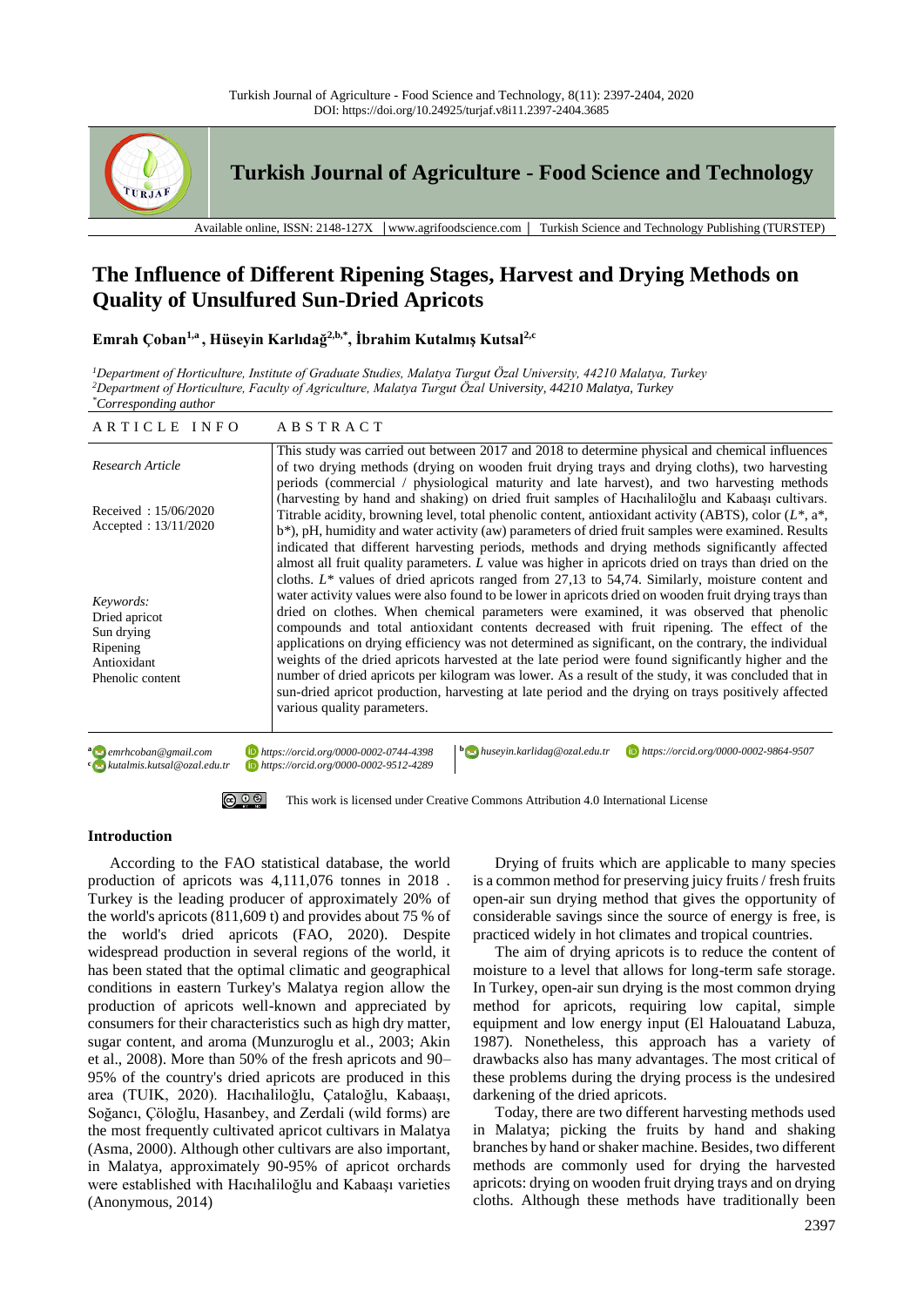used for many years, their effects on the quality properties of dried apricots have not been reported in the literature. On the other hand, the appropriate harvest time for sundried apricot production is still controversial.

Therefore, in the current study, we aimed to determine some physical and chemical changes in Hacıhaliloğlu and Kabaaşı apricot varieties harvested in different ripening periods, dried on trays and cloths after harvesting with different methods; by hand and shaking.

## **Materıals and Methods**

#### *Materials*

This research was carried out during the years of 2017 and 2018 in an apricot orchard located in Battalgazi district of Malatya province. The study material consisted of Kabaaşı and Hacıhaliloğlu apricot cultivars were 20 years old orchard and samples collected from these varieties were used.

#### *Harvesting Time*

The study included two different harvest times. The first of these was the commercial / physiological maturity level (Güneyli and Onursal, 2014), determined according to the Brix values which were 22 and 19 for Hacıhaliloğlu and Kabaaşı, respectively. The second was the late harvest represented by the Brix values were 24 and 22 for Hacıhaliloğlu and Kabaaşı, respectively, and this was approximately one week after the first harvest period in both years.

## *Harvesting Methods*

The study consisted of two different harvesting methods**.** In harvesting by hand method, fruits at the same maturity level were picked by hand from the tree. In shaking, the harvest was carried out by handshaking at the intensity which would allow the fruits of the same maturity level to be shed without damaging the branches of the tree. Before the process, tarps were placed under the branches to reduce the damage and contamination of the fruits.

#### *Drying Methods*

The fruits harvested via both methods were brought to the drying area and spread on two different materials (cloth and wooden trays) and left for drying under direct sun. The cloth was made of white and 0.5 mm thick cloth, and wooden trays  $(0.5 \times 1 \text{ m scales})$  were light wooden colored and made by leaving a 0.5 cm space between the rods at the bottom to allow vantilating from the underside. Fruits were laid on both materials in a single row and not overlapping each other.

#### *Number of Dried Apricots per Kilogram*

One kilogram of fruit was weighed from each application and the weighed fruits were counted individually.

# *Dry Yield*

The drying yield was calculated according to the following formula; (Asma, 1996)

$$
Try Yield (%) = \frac{Weight of Dried \, \text{Aprices (kg)}}{\text{Weight of Fresh \, \text{Aprices (kg)}}} \times 100
$$

#### *Color Properties*

The color values  $(L^*, a^*$  and  $b^*)$  of the dried apricots were determined using a Reflectance Chroma Meter CR 210 (Minolta Co. Ltd., Osaka, Japan). The instrument was calibrated before each measurement with a white ceramic tile.

## *pH and Titrable Acidity*

The pH value was determined potentiometrically with a pH meter according to the method proposed by Cemeroğlu (2010). For this purpose, approximately 10 g of homogeneous dried apricot mass was weighed and allowed to rehydrate in 90 mL of distilled water for 1 day at 4°C. This mixture was then homogenized in a high-speed blender for 3 minutes and then filtered through coarse filter paper. pH measurements were made in this filtrate. The same filtrate was also used for titration acidity determinations. For this purpose, 25 ml of filtrate was taken and titrated with an adjusted NaOH solution to pH 8.1. The titration acidity was calculated as g / 100 ml of anhydrous malic acid on dry weight basis.

#### *Moisture Content*

The moisture content (% dry basis) of the dried samples was determined using an air oven set at 105 °C. All samples were divided into five portions and dried following a standard method (Feldsine et al., 2002). The moisture content of the samples was calculated on a percent dry basis, and the average value of the five samples was used.

# *Water Activity*

The water activity values of the samples were determined using a water activity measuring device (Thermoconstanter Novasina TH 200, Zurich, Switzerland). Measurements were made at 25°C.

#### *Browning*

Browning was measured in duplicate according to the method developed for dried carrots by Baloch et al. (1973) with minor revision in sample preparation described by Özkan and Cemeroğlu (2002). The extraction of the watersoluble brown pigment was carried out with 20 mL  $L^{-1}$ acetic acid containing 10 mL L−1 formaldehyde. Interfering carotenoid pigments were removed with lead acetate and ethyl alcohol. Formaldehyde was used to remove the interfering  $SO<sub>2</sub>$ . Absorbance of supernatants were recorded at 420 and 600 nm, using a UV–VIS double-beam spectrophotometer (Shimadzu UV-1800; Shimadzu Corp., Kyoto, Japan). The browning was calculated by subtracting absorbance at 600 nm (for turbidity) from those of 420 nm. The results were expressed as "absorbance at 420 nm  $g^{-1}$ sample dried weight."

# *Total Phenolic Contents and Antioxidants Activity Assays*

Total phenolic content was determined using the Folin-Ciocalteu method (Spanos and Wrolstad, 1992). The extract was transferred to 1 ml of Erlenmeyer and mixed with 46 ml of distilled water and 1 ml of Folin-Ciocalteau solution. After the mixture was left to stand for 3 minutes, 3 ml of 2% sodium carbonate solution was added and stirred for 120 minutes on a magnetic stirrer. At the end of this period, absorbance against the vertex at 760 nm wavelength was measured on the spectrophotometer. Gallic acid is used as a standard. Results are given as gallic acid equivalent (μg GAE / mg sample).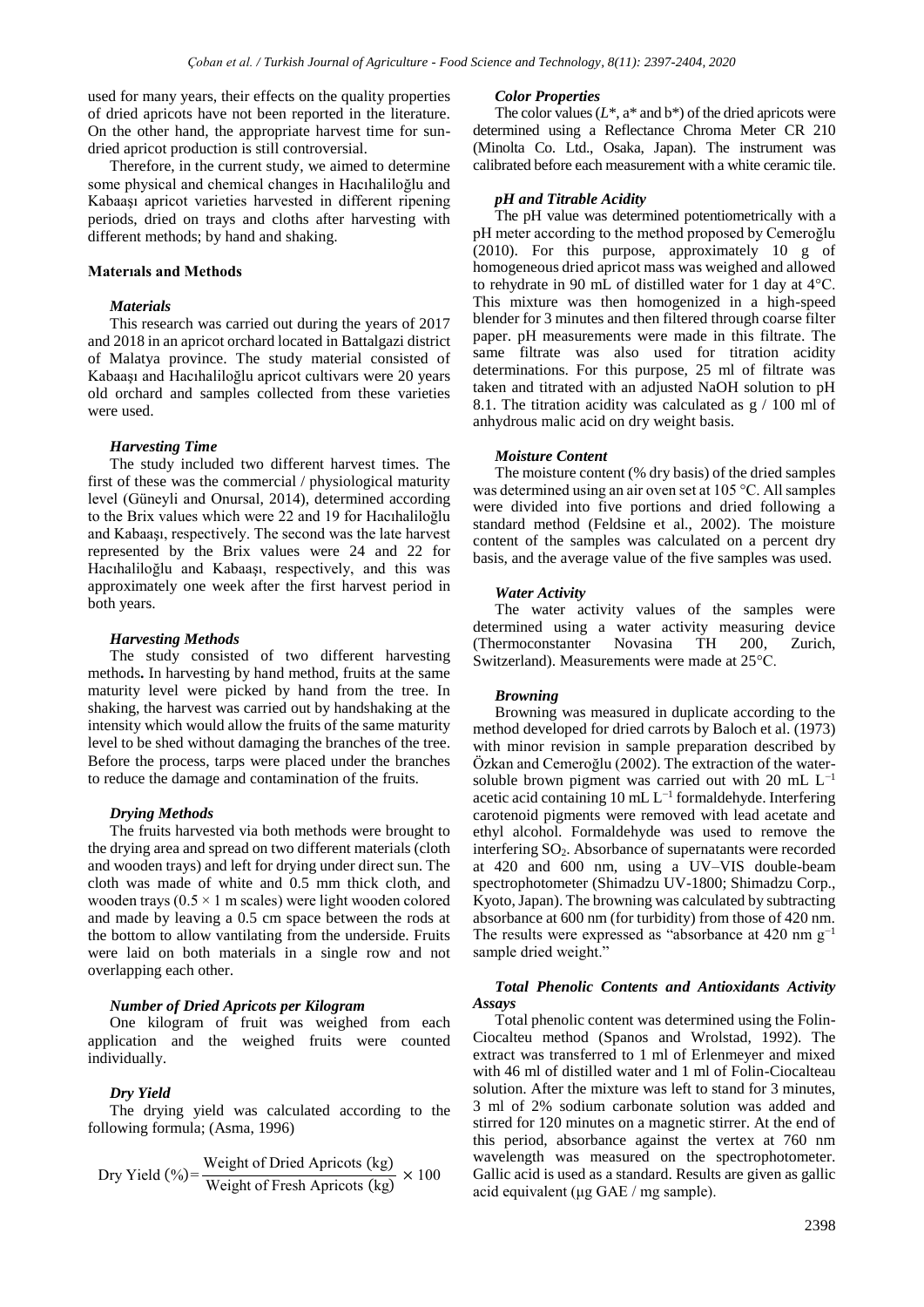The fruit extract's radical scavenging activity against DPPH (Fluka, Steinheim, Germany) was carried out with slight modifications, based on the procedures of Brand-William, Cuvelier, and Berset (2005). Fruit extract aliquots (100 mL) were mixed with 1.9 mL of a DPPH methanol solution (1 mg / mL) and the absorbance was measured after 60 min at 520 nm. A calibration curve by calculating the absorbance of established Trolox concentrations was collected. The findings were presented in the form of mmol Trolox per 100 g DM.

## *Statistical Analysis*

Obtained data were subjected to statistical analyses performed using SPSS 23.0 for Windows software. Results were evaluated according to Duncan's test (P≤0.05).

# **Results and Discussion**

## *Number of Dried Apricots per Kilogram*

The physical parameters measured in dried fruits of Hacıhaliloğlu and Kabaaşı cultivars are given in Table 1 and Table 2. In terms of number of dried apricots per kilogram, significant differences were observed in both cultivars, years, and the harvest time. In Hacıhaliloğlu cultivar, the maximum number of dried fruits was obtained from the apricots harvested in normal harvest time by hand and dried on trays (162) while the minimum number was obtained from the ones which harvested late by hand and dried on cloths (138), in 2017. Similar results were found in 2018 (Table 1.). In Kabaaşı cultivar, this value varied between 118 and 146. Similar to Hacıhaliloğlu, the maximum number of dried fruits were obtained from the apricots harvested in

normal harvest time by hand and dried on trays (118) while the minimum value was obtained from harvested late by hand and dried on cloths (146). Similar results were obtained in 2018 for Kabaaşı variety. In this parameter, no statistical differences were observed between the years. According to the stated data, it was determined that late harvest significantly decreased the number of fruits per kilogram in both years and cultivars. Apricot has three different development periods, first fast, then slow and last again fast (Karlıdağ, 1998). It was determined that a very important part of the weight increase in fruits occurred in the third growth period (Karaçalı, 2014; Karlıdağ, 1998) and it was also determined that the increase in weight continued slightly after this period (Karlıdağ, 1998). In this study, the number of fruits in one kilogram of apricots harvested in the late period was found lower than the ones harvested in the normal period, probably due to the increase in the amount of dry matter (TSS). Thus, in studies conducted with related apricot varieties, it was determined that the amount of TSS increased in apricot fruits with the increase in late ripening (Bolat and Karlıdağ, 1999; Karlıdağ and Bolat, 2007).

#### *Dry Yield*

The results of dry yield values are presented in Table 1 and Table 2 which were varied between 25.3-30.1 % and 25.9 %-29.5 % in Hacıhaliloğlu and Kabaaşı, respectively. The lowest dry yield value was obtained from the fruits of the Hacıhaliloğlu apricot cultivar harvested in the normal period by shaking and dried in trays with 25.3%. The differences between the dry yield values in both cultivars were not found statistically significant in both years.

Table 1. Some physical parameters measured in dried fruits of Hacıhaliloğlu in 2017 and 2018

| Harvest   | Drying             | <b>NDAK</b>      |                  | Drying Yield (%) |         | $L^*$                |                    | a                  |                   | $b^*$    |                    |
|-----------|--------------------|------------------|------------------|------------------|---------|----------------------|--------------------|--------------------|-------------------|----------|--------------------|
| Methods I | Materials          | 2017             | 2018             | 2017             | 2018    | 2017                 | 2018               | 2017               | 2018              | 2017     | 2018               |
|           |                    |                  |                  |                  |         | Harvest Time: Normal |                    |                    |                   |          |                    |
| By Hand   | Cloth              | 156 <sup>a</sup> | 160 <sup>a</sup> | 29.0n.s          | 27.6n.s | $31.19^{ab}$         | $29.20^{\circ}$    | $11.50^{ab}$       | $6.56^{b}$        | 11.24n.s | 10.66 <sup>b</sup> |
|           | <b>Tray</b>        | 162 <sup>a</sup> | 162 <sup>a</sup> | 26.9n.s          | 26.7n.s | $28.52^{b}$          | 27.70d             | $11.44^{ab}$       | 4.53 <sup>c</sup> | 10.26n.s | 7.13 <sup>c</sup>  |
|           | Cloth              | 160 <sup>a</sup> | 160 <sup>a</sup> | 28.7n.s          | 27.2n.s | $30.20^{ab}$         | $29.90^{bc}$       | 10.28 <sup>b</sup> | 6.80 <sup>b</sup> | 16.75n.s | $11.53^{ab}$       |
| Shaking   | Trav               | 160 <sup>a</sup> | 160 <sup>a</sup> | 27.6n.s          | 25.3n.s | 33.39 <sup>ab</sup>  | $31.63^{ab}$       | $11.09^{ab}$       | 9.46 <sup>a</sup> | 14.89n.s | $11.56^{ab}$       |
|           | Harvest Time: Late |                  |                  |                  |         |                      |                    |                    |                   |          |                    |
| By Hand   | Cloth              | 138 <sup>b</sup> | 140 <sup>b</sup> | 30.1n.s          | 29.3n.s | $34.46^a$            | $31.93^{ab}$       | $13.22^a$          | 6.60 <sup>b</sup> | 11.87n.s | 9.63 <sup>b</sup>  |
|           | <b>T</b> ray       | 142 <sup>b</sup> | 142 <sup>b</sup> | 29.8n.s          | 28.6n.s | $29.50^{ab}$         | 33.03 <sup>a</sup> | $12.51^{ab}$       | 9.80 <sup>a</sup> | 14.95n.s | 13.26 <sup>a</sup> |
| Shaking   | <b>Cloth</b>       | 140 <sup>b</sup> | 137 <sup>b</sup> | 29.6n.s          | 29.7n.s | 28.47 <sup>b</sup>   | $30.70^{bc}$       | $12.00^{ab}$       | 6.56 <sup>b</sup> | 14.55n.s | $10.93^{ab}$       |
|           | Trav               | $144^{b}$        | 142 <sup>b</sup> | 28.9n.s          | 28.9n.s | $29.31^{ab}$         | $29.20^{\circ}$    | $12.23^{ab}$       | $6.56^{b}$        | 15.36n.s | $10.66^{b}$        |

NDAK: Number Of Dried Apricots Per Kilogram, The difference between the values indicated by different letters in the same column is important at the level of  $P < 0.05$ , Comparisons were performed separately for each year.

Table 2. Some physical parameters measured in dried fruits of Kabaaşı in 2017 and 2018

| r-- <i>j</i> ---     |                    |                  |                  |                  |         |                      |                        |                    |         |          |                   |
|----------------------|--------------------|------------------|------------------|------------------|---------|----------------------|------------------------|--------------------|---------|----------|-------------------|
| Harvest              | Drying             | <b>NDAK</b>      |                  | Drying Yield (%) |         | $L^{\ast}$           |                        | a                  |         | $b^*$    |                   |
| Methods              | Materials          | 2017             | 2018             | 2017             | 2018    | 2017                 | 2018                   | 2017               | 2018    | 2017     | 2018              |
| Harvest Time: Normal |                    |                  |                  |                  |         |                      |                        |                    |         |          |                   |
| By Hand              | Cloth              | 140 <sup>a</sup> | 140 <sup>a</sup> | 27.9n.s          | 26.4n.s | 34.74n.s             | $50.36^{ab}$           | 12.17 <sup>a</sup> | 5.13n.s | 21.13n.s | $10.10^{ab}$      |
|                      | I ray              | $146^{\circ}$    | $142^{\rm a}$    | 26.2n.s          | 25.9n.s | 30.25n.s             | $59.53^a$              | $11.93^{ab}$       | 6.13n.s | 15.55n.s | 9.03 <sup>b</sup> |
| Shaking              | <b>Cloth</b>       | 142 <sup>a</sup> | 140 <sup>a</sup> | 26.7n.s          | 26.8n.s | 34.80n.s             | $47.80^{bc}$           | $10.49^{ab}$       | 3.90n.s | 24.37n.s | 8.30 <sup>b</sup> |
|                      | Trav               | 140 <sup>a</sup> | 142 <sup>a</sup> | 27.6n.s          | 25.9n.s | 32.61n.s             | $50.30^{ab}$           | $12.05^{ab}$       | 4.56n.s | 20.38n.s | 7.90 <sup>b</sup> |
|                      | Harvest Time: Late |                  |                  |                  |         |                      |                        |                    |         |          |                   |
|                      | Cloth              | 118 <sup>b</sup> | 120 <sup>b</sup> | 29.1n.s          | 28.9n.s | 28.50 <sub>n.s</sub> | $49.43$ <sup>abc</sup> | $12.35^{\rm a}$    | 5.50n.s | 14.91n.s | 8.86 <sup>b</sup> |
| By Hand              | Trav               | $124^{b}$        | 122 <sup>b</sup> | 27.8n.s          | 26.7n.s | 31.64n.s             | $50.76^{ab}$           | $10.75^{ab}$       | 6.03n.s | 15.40n.s | $12.36^{\circ}$   |
| Shaking              | <b>Cloth</b>       | 120 <sup>b</sup> | 120 <sup>b</sup> | 29.5n.s          | 27.3n.s | 28.71n.s             | $52.00^{ab}$           | $10.49^{ab}$       | 5.16n.s | 21.52n.s | $9.96^{ab}$       |
|                      | <b>Tray</b>        | 122 <sup>b</sup> | 124 <sup>b</sup> | 28.3n.s          | 26.8n.s | 29.83n.s             | 47.13c                 | 9.78 <sup>b</sup>  | 5.13n.s | 19.45n.s | $10.06^{ab}$      |

NDAK: Number Of Dried Apricots Per Kilogram, The difference between the values indicated by different letters in the same column is important at the level of P <0.05, Comparisons were performed separately for each year.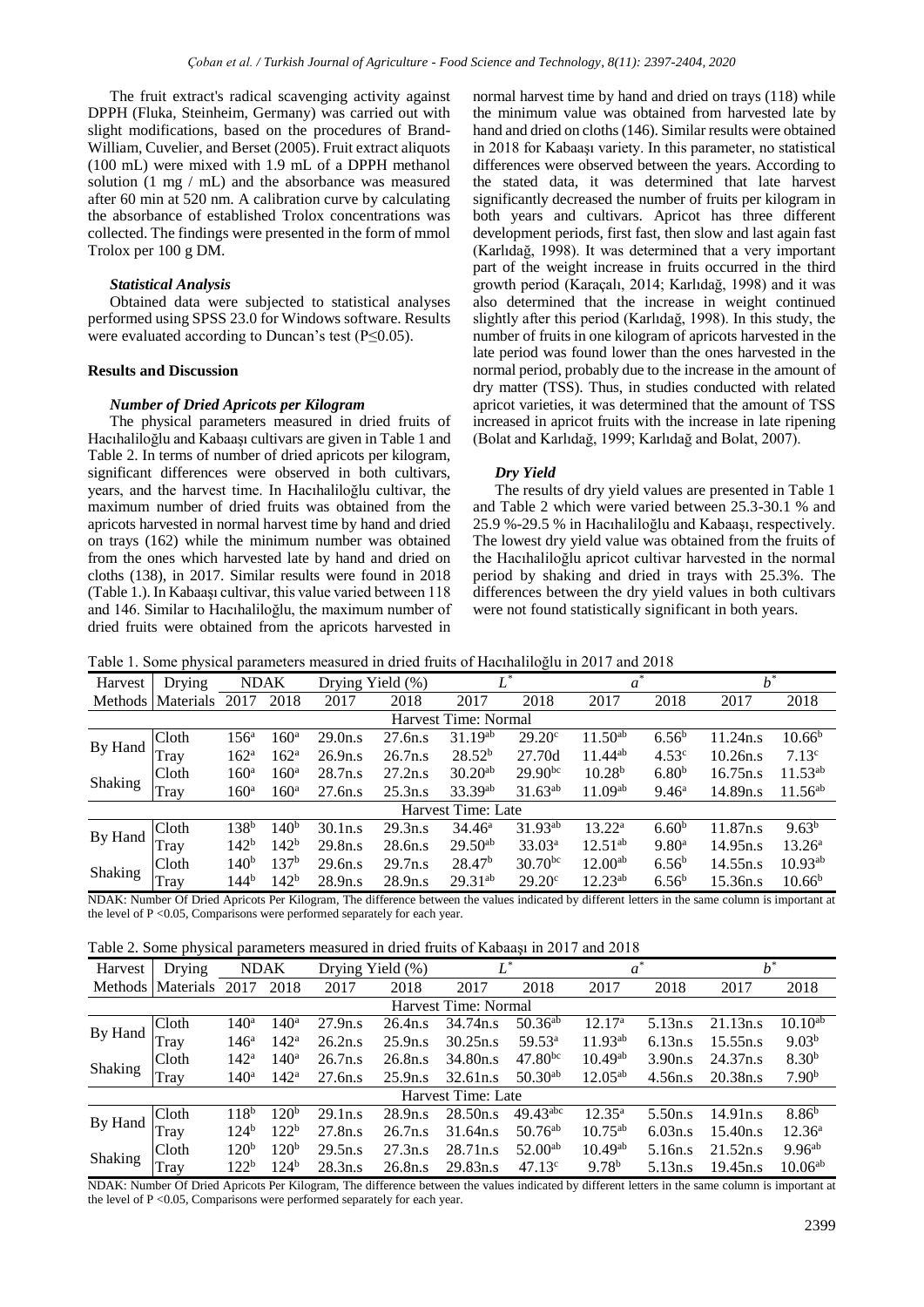# *Colour Properties*

In both experiment years, *L\**, *a\** and *b\** values of the dried fruits of Hacıhaliloğlu and Kabaaşı apricot cultivars harvested at different periods and dried by different techniques are shown in Table 1 and Table 2. In 2017, the highest value of L was obtained from the fruits of Kabaaşı which were harvested by shaking in the normal period and dried in the cloth (34.80) while the lowest was obtained from Hacıhaliloğlu fruits harvested by hand and dried in trays in the normal period (28.52). In the same year, the highest value for another fruit color value, *a\**, was obtained from the Hacıhaliloğlu fruits which were harvested by hand at the late harvest period and dried in cloths (13.22). The lowest value of *a\** was obtained from the fruits of Kabaaşı, which were harvested by shaking in the late period and dried in trays (9.78). When the results of parameter *b\** are analyzed, it is seen that the highest value is obtained from the Kabaaşı fruits that were harvested by shaking in the normal period and dried in cloths (24.37). In this trial year, the lowest value of this parameter was obtained from Hacıhaliloğlu fruits harvested by hand and dried in kerevet (wooden platform used for drying) in the normal period (10.26).

The highest L value was measured in the peels of dried fruits in 2018 was obtained from Kabaaşı fruits, which were harvested by shaking in the normal period and dried in trays (59.53). The lowest *L\** value was obtained from the fruits of Hacıhaliloğlu, which was harvested by shaking in the late period and dried in trays (29.20). In the same year, the highest value for another fruit color value,  $a^*$ , was obtained from the Hacıhaliloğlu fruits, which was harvested by hand in the late period and dried in trays (9.80). The lowest a value was obtained from the fruits of Hacıhaliloğlu, which were harvested by hand and dried in trays in the normal period  $(4.53)$ . When the  $b^*$  values of 2018 are analyzed, it is seen that the highest value is obtained from the Hacıhaliloğlu, which was harvested by hand and dried in trays in the late period (9.80). The lowest value for this parameter in this year was obtained in Hacıhaliloğlu fruits harvested by hand and dried in trays in the normal period (7.13).

According to the results of the statistical analysis, the differences between the *L\** values of the apricot fruits which were dried on cloths and trays after harvesting by hand and shaking at different periods were found significant. In a study conducted in Hacıhaliloğlu cultivar, *L\**, *a\** and *b\** values of unsulfured dried apricots were determined as 30.6, 10.7 and 11.3, respectively (Karabulut et al., 2007), and this results were in accordance with ours. Results indicated that harvesting method and drying material do not have a regular effect on the *L\** value, here under, it is understood that these two factors do not directly affect the *L\** value. However, regardless of the harvest period, hand-harvested apricots appear to have higher *L\** values than the apricots harvested by the shaking method. Hand-harvested apricot fruits are dried to be lighter than harvested by shaking. This is thought to be related to the injuries of the fruits falling to the ground during shaking. Also, considering that very dark dried apricot fruits are not preferred by consumers, it can be said that the result obtained is noteworthy.

# *pH and Titrable Acidity*

The pH values of apricot varieties for 2017 and 2018 are given in Tables 3 and 4. The pH values of dried apricot fruits varied between 5.58 and 6.00 in the Hacıhaliloğlu variety in all applications in both years of the trial. In Kabaaşı variety, these values varied between 5.57 and 5.90. The highest pH value was measured as 6.00 in Hacıhaliloğlu fruits harvested by shaking at normal period and dried on cloths. The lowest pH value was determined as 5.58 in Hacıhaliloğlu fruits harvested by shaking at late period and dried on trays. In both years and varieties, the effects of different harvest periods and different harvest methods and different drying materials on the pH content of the fruits were not found statistically significant.

The titration acidity values of Hacıhaliloğlu fruits, which were dried in trays and cloths after harvesting by hand and shaking at different periods, varied between 0.58 and 0.86 respectively, and the same values for Kabaaşı fruits varied between 0.38 and 0.85, respectively. (Table 3 and Table 4). The highest titrable acidity value was measured as 0.86% in Hacıhaliloğlu fruits that were harvested by hand at normal period and dried on the cloth, and in the fruits harvested at normal period and dried in trays in Kabaaşı variety. The lowest value was determined as 0.38% in the fruits of Kabaaşı, which were harvested in the late period by shaking and dried in trays.

There are different types and amounts of organic acids in fruits and vegetables, depending on the species and variety. In fruits, the high sugar / acid ratio is sweet, and the low is an indicator that sour taste will predominate. According to the statistical analysis, the differences among the applications on the titration acidity values of dried apricot fruits were significant. When the charts are examined, it is seen that the titration acidity values are higher in the dried apricots harvested in the normal harvest period and the late harvesting period given lower aciditiy value in the apricots. The amount of sugar increases with maturity in fruits and the amount of dominant acid decreases (Asma and Ozturk 2005). It has been determined that the amount of dry matter (Brix) and sugars (reducing sugar, total sugar, and sucrose) enhance with maturity in apricots harvested at different maturity periods (Karlıdağ and Bolat, 2007).

## *Moisture Content*

The moisture values of apricot varieties harvested at different periods with different methods and dried on trays and clothes for both years are given in Table 3 and Table 4. The moisture values of dried apricot fruits varied between 13,29% and 16,10% in Hacıhaliloğlu cultivar in all applications in both years of the experiment. In Kabaaşı variety, these values ranged between 13.50% and 15.41%. The highest moisture value was measured as 16.10% in Hacıhaliloğlu fruits harvested by hand at late harvest period and dried on cloths. The lowest humidity value was determined as 13.29% in Hacıhaliloğlu fruits harvested by shaking at normal harvest period and dried on cloths. In both years and cultivars, the effects of different harvest periods and different harvest methods and different drying materials on the moisture content of dried fruits were found statistically significant. These differences were probably due to fruit maturity caused by harvest period, since the moisture content is higher in the fruits harvested at the late harvest period (Table 3 and Table 4). This may be due to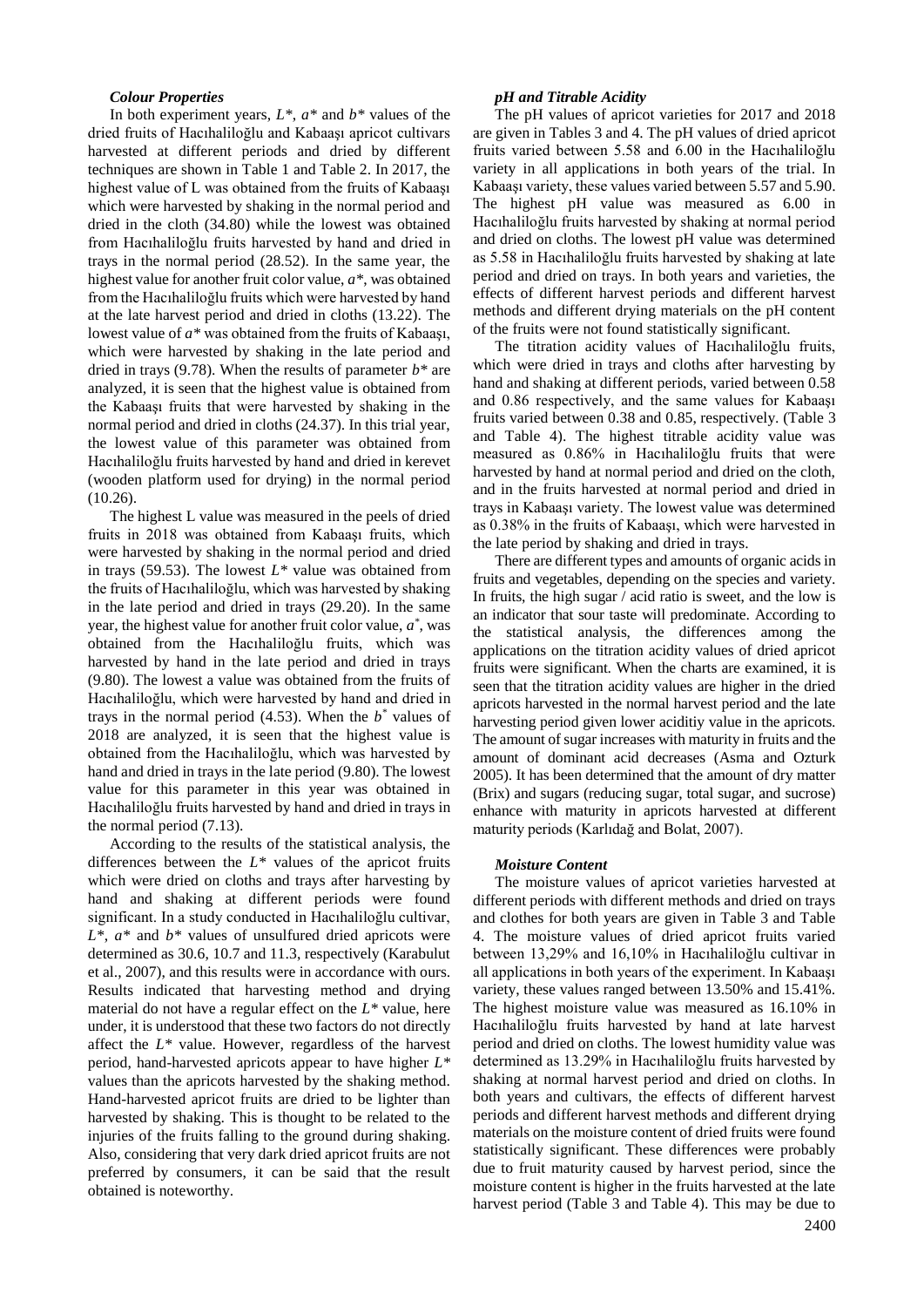increase in the amount of Brix in the fruit with ripening and the increase in the amount of water held in the fruit because the increase of the water-soluble substances in the fruit may cause the water potential in the fruit to decrease (increase in the osmotic potential) and therefore the amount of water lost by the diffusion from the fruit.

# *Water Activity*

The water activity values varied between 0.41 and 0.65 in Hacıhaliloğlu, and between 0.40 and 0.61 in Kabaaşı (Tables 3 and Table 4). The highest water activity value (0.61) was obtained in Hacıhaliloğlu fruits which were harvested by hand in late period and dried in trays. The lowest value was determined as 0.40 in which harvested by hand and dried on trays at the normal period in the Kabaaşı variety.

In general, dried fruits have a water activity value of 0.60 to 0.75, and dried vegetables are between 0.30 and 0.40 (Anonymous, 1992). The lower limit of water activity in which microorganisms that spoil food is assumed to be 0.90 for bacteria, 0.85 for yeasts and 0.70–0.75 for molds (Cemeroğlu and Özkan 2009). When the water activity drops below 0.60, there is no microbiological activity. Almost all of the water activity values obtained from the study were below 0.60. Values above 0.60 were obtained from apricots harvested in the late period. This situation can be explained by the decrease in the water potential due to the increase of the dry matter with ripening.

# *Browning Level*

The browning levels of dried apricot fruits of Hacıhaliloğlu and Kabaaşı apricot varieties ranged between 0.39 and 0.49. The highest browning value was measured as 0.48 in the fruits of Hacıhaliloğlu, which was harvested by hand at normal period and dried on trays. The lowest browning value was obtained as 0.39 in Kabaaşı fruits, which was harvested by shaking at normal period and dried on cloths. In both years and varieties, the effects of different harvest periods and different harvest methods drying materials on the browning level of dried apricots were found statistically significant.

Significant enzymatic and non-enzymatic changes and color browning are observed at the beginning of drying in apricot fruits. Maillard (non-enzymatic) browning reactions can occur during storage or before during drying (Cemeroğlu and Özkan 2009). During the drying and storage of fruits, in the first stage of Maillard reactions between reducing sugars and amines, the amino groups of amino acids are connected to the hydroxyl group of reducing sugars (glucose and fructose), forming Nglucosamine. As a result of subsequent polycondensation events, brown-colored melanoidins are formed (Asmaand Öztürk, 2005). In this study, the browning level was found to be lower in the apricots dried in trays than in the cloths. This is thought to be related to the air permeability of the underside of the trays. However, this may have caused the apricots dried in the cloths to be more affected by the soil temperature.

Table 3. Some chemical parameters measured in dried fruits of Hacıhaliloğlu in 2017 and 2018

|         | pH                                                      |                     | <b>Titrable Acidity</b><br>$(\%)$                           |                   | Moisture<br>$(\%)$ |                    |                                            |                    | <b>Browning Values</b> |                    |  |
|---------|---------------------------------------------------------|---------------------|-------------------------------------------------------------|-------------------|--------------------|--------------------|--------------------------------------------|--------------------|------------------------|--------------------|--|
|         |                                                         |                     |                                                             |                   |                    |                    | (aW)                                       |                    | $(A420 g-1 DW)$        |                    |  |
|         | 2017                                                    | 2018                | 2017                                                        | 2018              | 2017               | 2018               | 2017                                       | 2018               | 2017                   | 2018               |  |
|         |                                                         |                     |                                                             |                   |                    |                    |                                            |                    |                        |                    |  |
|         | 5.91 <sub>n,s</sub>                                     | 5.96n.s             | $0.86^{\rm a}$                                              | 0.86 <sup>a</sup> | $14.68^{\circ}$    | 14.90 <sup>b</sup> | 0.56 <sup>b</sup>                          | $0.42^{\text{de}}$ | 0.42 <sup>cd</sup>     | 0.48 <sup>a</sup>  |  |
| Trav    | 5.75n.s                                                 | $5.94^{ab}$         | 0.81 <sup>b</sup>                                           | 0.80 <sup>b</sup> | 13.84 <sup>d</sup> | 14.01 <sup>c</sup> | 0.57 <sup>b</sup>                          | $0.41^\circ$       | $0.45$ <sup>abc</sup>  | 0.41 <sup>e</sup>  |  |
|         | 5.78n.s                                                 | 6.00n.s             | $0.76^{\circ}$                                              | 0.77c             | 13.29e             | $13.68^{\circ}$    | 0.56 <sup>b</sup>                          | $0.43^{cd}$        | $0.47$ <sup>abc</sup>  | 0.39 <sup>f</sup>  |  |
| Trav    |                                                         |                     | $0.75^{\circ}$                                              | 0.75 <sup>d</sup> | 14.13 <sup>d</sup> | $14.04^{\circ}$    | 0.59 <sup>b</sup>                          | $0.42^{\text{de}}$ | $0.49^{\rm a}$         | $0.46^{bc}$        |  |
|         |                                                         |                     |                                                             |                   |                    |                    |                                            |                    |                        |                    |  |
|         | 5.78n.s                                                 | 5.99 <sub>n.s</sub> | 0.67 <sup>d</sup>                                           | $0.67^e$          | $16.10^a$          | 16.04 <sup>a</sup> | 0.59 <sup>b</sup>                          | $0.45^{\rm b}$     | 0.48 <sup>ab</sup>     | 0.39 <sup>f</sup>  |  |
| Trav    |                                                         |                     | $0.64^e$                                                    | $0.65^{\rm f}$    | $14.53^{\circ}$    | $14.52^{b}$        | $0.65^{\rm a}$                             | $0.44$ bc          | 0.40 <sup>d</sup>      | $0.42^{\text{de}}$ |  |
|         | 5.66n.s                                                 | 5.82n.s             | $0.58^{f}$                                                  | 0.58 <sup>g</sup> | 15.79 <sup>a</sup> | 15.57 <sup>a</sup> | $0.64^{\rm a}$                             | $0.46^{\rm a}$     | $0.44^{\text{a-d}}$    | 0.44 <sup>cd</sup> |  |
| Trav    |                                                         |                     | 0.67 <sup>d</sup>                                           | $0.65^{\rm f}$    | 15.42 <sup>b</sup> | 14.90 <sup>b</sup> | 0.58 <sup>b</sup>                          | $0.42^{\text{de}}$ | $0.44^{a_d}$           | 0.46 <sup>b</sup>  |  |
| Methods | Drying<br>Materials<br>Cloth<br>Cloth<br>Cloth<br>Cloth |                     | 5.73 n.s 5.95 n.s<br>5.59 n.s 5.97 n.s<br>5.58 n.s 5.96 n.s | $1.11 - 11 - 100$ | $\cdots$ $\cdots$  |                    | Harvest Time: Normal<br>Harvest Time: Late |                    | Water Activity         | $\Omega$           |  |

The difference between the values indicated by different letters in the same column is important at the level of  $P < 0.05$ . Comparisons were performed separately for each year.

| Table 4. Some chemical parameters measured in dried fruits of Kabaasi in 2017 and 2018 |  |  |  |  |
|----------------------------------------------------------------------------------------|--|--|--|--|
|                                                                                        |  |  |  |  |

|                      |                     |      | pH                               |      | <b>Titrable Acidity</b><br>$(\%)$ |                    | Moisture<br>$(\%)$ |                    | <b>Water Activity</b><br>(aW) |                    | <b>Browning Values</b> |
|----------------------|---------------------|------|----------------------------------|------|-----------------------------------|--------------------|--------------------|--------------------|-------------------------------|--------------------|------------------------|
| Harvest<br>Methods   | Drying<br>Materials |      |                                  |      |                                   |                    |                    |                    |                               |                    | $(A420 g-1 DW)$        |
|                      |                     | 2017 | 2018                             | 2017 | 2018                              | 2017               | 2018               | 2017               | 2018                          | 2017               | 2018                   |
| Harvest Time: Normal |                     |      |                                  |      |                                   |                    |                    |                    |                               |                    |                        |
| By Hand              | Cloth               |      | 5.64 n.s 5.75 n.s 0.81 n.s       |      | 0.58 <sup>c</sup>                 | $13.85^{\rm d}$    | $13.51^{\circ}$    | $0.53^{\circ}$     | 0.40 <sup>d</sup>             | $0.48^{\rm a}$     | $0.39$ <sup>de</sup>   |
|                      | <b>Tray</b>         |      | 5.73 n.s 5.71 n.s 0.85 n.s       |      | $0.65^{\rm b}$                    | 14.17c             | 14.53 <sup>b</sup> | 0.53 <sup>c</sup>  | 0.41 <sup>c</sup>             | 0.40 <sup>d</sup>  | $0.47^{\rm a}$         |
|                      | Cloth               |      | 5.87n.s 5.86n.s 0.76n.s          |      | $0.57^{\circ}$                    | $13.50^e$          | $13.54^{\circ}$    | $0.55^{b}$         | 0.41 <sup>c</sup>             | $0.48^{\rm a}$     | 0.38 <sup>e</sup>      |
| Shaking              | Trav                |      | 5.70 n.s 5.82 n.s 0.86 n.s       |      | 0.74 <sup>a</sup>                 | 14.13 <sup>c</sup> | $14.45^{b}$        | $0.55^{b}$         | 0.40 <sup>d</sup>             | $0.47^{ab}$        | 0.40 <sup>cd</sup>     |
|                      |                     |      |                                  |      |                                   | Harvest Time: Late |                    |                    |                               |                    |                        |
|                      | Cloth               |      | $5.62$ n.s $5.68$ n.s $0.62$ n.s |      | $0.56^{\circ}$                    | 14.50 <sup>b</sup> | 14.61 <sup>b</sup> | $0.55^{b}$         | 0.43 <sup>b</sup>             | 0.40 <sup>cd</sup> | $0.45^{ab}$            |
| By Hand              | Tray                |      | 5.74 n.s 5.79 n.s 0.57 n.s       |      | 0.51 <sup>d</sup>                 | $15.33^{a}$        | $15.41^{\circ}$    | $0.55^{b}$         | $0.44^a$                      | $0.48^{\rm a}$     | 0.41 <sup>c</sup>      |
|                      | Cloth               |      | 5.68 n.s. 5.86 n.s. 0.56 n.s.    |      | $0.57^{\circ}$                    | $14.29^{bc}$       | $14.52^{b}$        | $0.61^{\rm a}$     | $0.44^a$                      | 0.42 <sup>cd</sup> | 0.40 <sup>cd</sup>     |
| Shaking              | Trav                |      | 5.57n.s 5.90n.s 0.38n.s          |      | $0.47^e$                          | 14.52 <sup>b</sup> | 14.45 <sup>b</sup> | 0.58 <sup>ab</sup> | 0.41 <sup>c</sup>             | $0.44^{bc}$        | 0.44 <sup>b</sup>      |

The difference between the values indicated by different letters in the same column is important at the level of  $P < 0.05$ .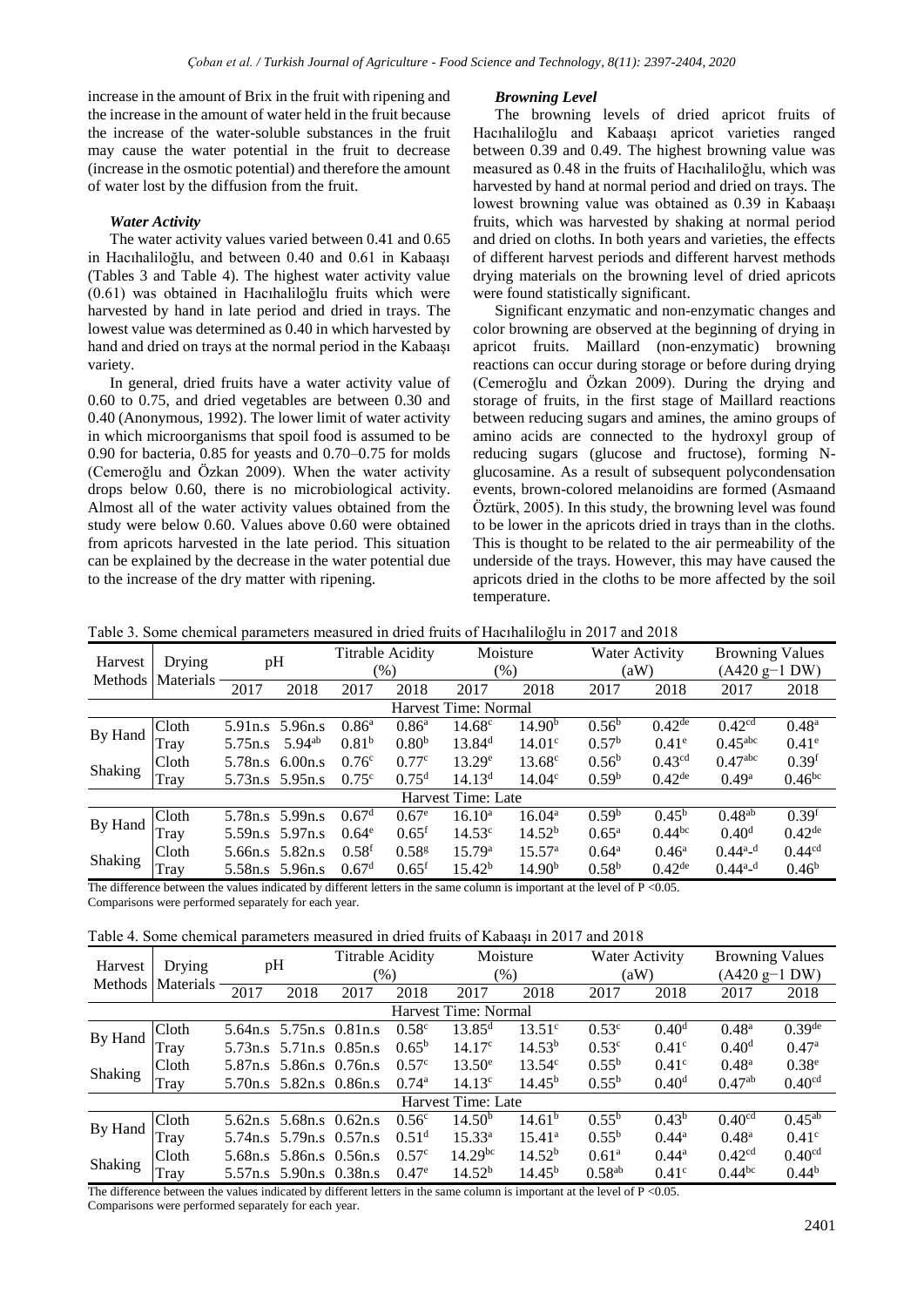

Figure 1. Total Phenolic Contents of dried fruits of Hacıhaliloğlu and Kabaaşı in 2017 and 2018



Figure 2. Antioxidant Capacities of dried fruits of Hacıhaliloğlu and Kabaaşı in 2017 and 2018

In a study by Keleş (1987), it was stated that the color of processed foods changed as a result of enzymatic and non-enzymatic browning reactions. In the same study, it was reported that an increase in browning levels was observed with the increase of temperature during heat treatment.

## *Total Phenolic Content and Antioxidant Activity*

The total phenolic contents of the apricot varieties dried on trays and cloths after harvesting by hand and shaking in normal and late periods are given in Figure 1 and Figure 2. Total phenolic contents of dried apricots obtained from all applications in both years of the study ranged between 366.43 mg GAE / kg and 862.02 mg GAE / kg in Hacıhaliloğlu while the same value ranged between 408.90 mg GAE / kg and 853.96 mg GAE / kg in Kabaaşı. The highest total phenolic content value was obtained from Hacıhaliloğlu apricot fruits that were harvested by hand at normal period and dried on trays. The lowest value was 366.43 mg GAE / kg in dried fruits of Hacıhaliloğlu harvested by hand at normal period and dried on trays. According to the statistical analysis, the effects of different harvesting methods, periods and drying materials on total phenolic contents of Hacihaliloğlu and Kabaaşı apricot varieties were found significant. However, this effect was not stable among the applications and therefore no prominent application could be determined.

Phenolic substances are functional compounds that are present in almost every fruit in small or large amounts (Keleş, 1987; Cemeroğlu and Özkan, 2009). Apricot contains high levels of phenolic substances. In a study conducted by Bennetta et al. (2011) on various fruits, the total amount of phenolic substance of dried apricots was determined as 19.1 μmol GAE / g dried fruit. In this study, the total phenolic contents of apricots dried on the trays are higher for both experiment years and varieties regardless of the harvest period and method.

Antioxidant activity values of apricots dried on trays and cloths after harvesting by hand and shaking at different harvest periods are shown in Figure 1 and Figure 2. When the specified graphs are examined, it can be concluded that the antioxidant activity values of Hacıhaliloğlu apricot variety was found between 974.39 mg TE/kg TA and 1611.48 mg TE/kg TA, while Kabaaşı apricot variety gave between 854.36 mg TE/kg TA and 1334.25 mg TE/kg TA. The lowest antioxidant activity value determined with 854.36mg TE/kg TA value, in which Hacıhaliloğlu fruits harvested by hand at the normal period and dried on the cloths, and the highest value was the Hacıhaliloğlu fruits which were harvested by hand at the late period and dried on cloths, with the value of 1611.48 mg TE/kg TA. The differences between total antioxidant content values were statistically significant. However, as in the total amount of phenolic substances, there has not been any practice that comes to the fore.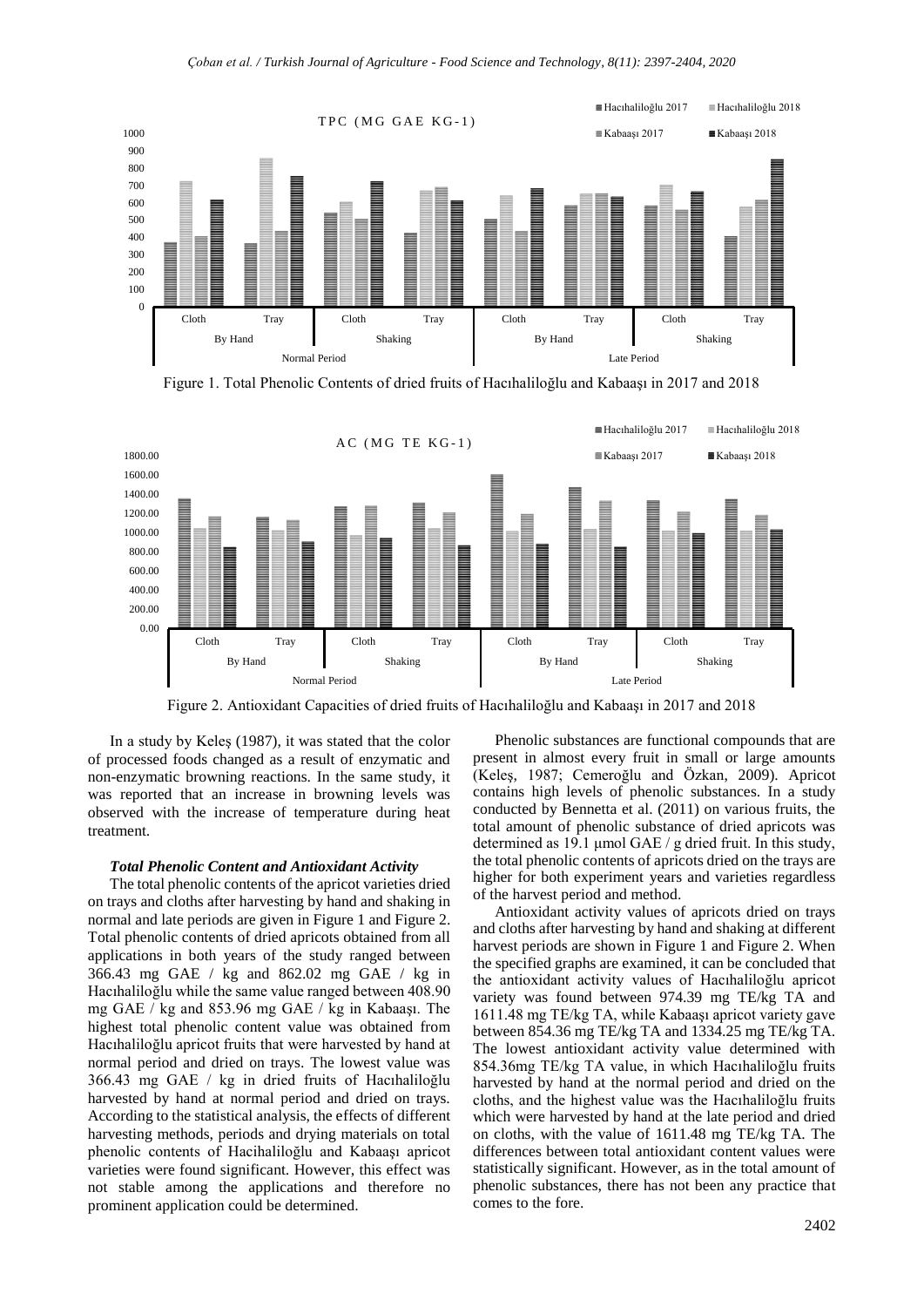The antioxidant activity of fruits and vegetables occurs with the total effect of vitamins A, C, E, organic acids, flavonoids, anthocyanins, and carotenoids, primarily the amount of phenolic compounds (Mayer et al., 2000; Sivritepe 2000). Since the antioxidant content has become an important parameter in terms of the quality of fruits and vegetables; Evaluation of the changes in antioxidant contents after harvest has been a remarkable subject (Zavala et al., 2004). Antioxidant activity may be affected by factors such as climate, soil, stress conditions and storage conditions in foods that are stored for a long time (Kan, 2009). Antioxidant activity differences are observed even among the fruits in different canopy positions on the same tree (Karabulut et al., 2017).

It has been reported that cultivars grown in Malatya have higher antioxidant properties compared to other varieties (Güçlü et al., 2006). In this study, it was determined that the total antioxidant content was significantly affected by the harvest time, method and drying materials. When the related graphs are examined, it can be seen that the antioxidant activities of the apricots harvested at the late period were found to be lower than those harvested at normal period. Kulkarni and Aradhya (2005) reported that the antioxidant content of pomegranate fruits decreased by 13% during the ripening process, probably due to the decrease in the amount of phenolic substance and ascorbic acid in the same period.

## **Conclusion**

Apricot, which is one of the most cultivated stone fruit species in the world, has a great importance and a strategic position especially for Turkey. In this context, studies to solve problems related to dried apricot are very important. According to the results, for the production of unsulfured dried apricots, it can be said that it is more appropriate to harvest the apricots later than those are sulfured since they are higher in dry matter and thus their individual weights are higher. Additionally, in terms of color measurements, in general, apricots dried on trays had lighter color than those dried on cloths. Although this parameter is significantly affected by the applications, it is concluded that these effects are not regular. It is thought that other factors such as temperature, light, physical properties of drying material also affect this parameter. Also, it has been demonstrated that hand harvest and shaking methods used in this study do not significantly affect the quality parameters of dried apricots. In this case, the shaking method, which is easier to apply, can be preferred instead of the hand harvest method. Finally, when total phenolic content and antioxidant activities are examined, seen that these parameters decrease in fruits with ripening. Especially recently, the importance of these substances, understood for human health, is a criterion desired by conscious consumers. However, apricots harvested during periods of high amounts of these substances will not be preferred much since they will have low eating quality when dried.

#### **Acknowledgements**

This study was supported by İnönü University Scientific Research Coordination Unit. Project Number: FYL-2018-1035

#### **References**

- Abdelhaq EH, Labuza TP. 1987. Air Drying Characteristics of Apricots. Journal of Food Science. https://doi.org/10.1111/ j.1365-2621.1987.tb06608.x
- Akin EB, Karabulut I, Topcu A. 2008. Some compositional properties of main Malatya apricot (Prunus armeniaca L.) varieties. Food Chemistry. https://doi.org/ 10.1016/ j.foodchem.2007.08.052
- Anonymous 1992. Dried Apricot Standards of Turkish Statistical Institute. Ankara, Türkiye.
- Anonymous, 2014. Apricot Workshop Report, website: https://www.tarimorman.gov.tr/BUGEM/Belgeler/Duyurula r/kayisimail.pdf
- Asma BM, Akça Y. 1996. Hacıhaliloğlu Kayısı Çeşidinde Derim Zamanının Kuru Kayısı Kalitesi ve Randımanı Üzerine Etkisinin Saptanması Üzerine Bir Araştırma, YYÜ Ziraat Fak. Der, 6(1): 181-189.
- Asma BM. 2000. Apricot Growing. Evin Publishing (in Turkish).
- Asma BM, Ozturk K. 2005. Analysis of morphological, pomological and yield characteristics of some apricot germplasm in Turkey. Genetic Resources and Crop Evolution. https://doi.org/10.1007/s10722-003-1384-5.
- Baloch AK, Buckle KA, Edwards RA. 1973. Measurement of non‐enzymicbrowning of dehydratedcarrot. Journal of the Science of Food and Agriculture. https://doi.org/ 10.1002/jsfa.2740240406
- Bennett LE, Jegasothy H, Konczak I, Frank D, Sudharmarajan S, Clingeleffer PR. 2011. Total polyphenolicsand anti-oxidant properties of selected dried fruits and relation ships to drying conditions. Journal of Functional Foods. https://doi.org/ 10.1016/j.jff.2011.03.005
- Bolat I, Karlidağ H. 1999. The effects of harves tperiods on SO2 content and fruitquality of Turkish dried apricot. Acta Horticulturae.https://doi.org/10.17660/ActaHortic.1999.488. 99
- Cemeroğlu B. 2010. General Methods in Food Analysis. Gıda Teknolojisi Derneği Yayınları.
- Cemeroğlu B, Özkan M. 2009. Fruit and Vegetable Processing Technology. Grup Publishing.
- Cuvelier ME, Berset C. 2005. Phenolic compounds and plante xtracts protect paprika against UV-induceddiscoloration. International Journal of Food Scienceand Technology. https://doi.org/10.1111/j.1365-2621.2004.00909.x
- FAO, 2020. Food and Agriculture Organization of the United Nations. FAOSTAT. Available from: http://www.fao.org/ faostat/en/#data/QC [Accessed 22May 2020]
- Feldsine P, Abeyta C, Andrews WH. 2002. AOAC International methods committee guidelines for validation of qualitative and quantitative food microbiological official methods of analysis. Journal of AOAC International. https://doi.org/ 10.1093/jaoac/85.5.1187
- Güçlü K, Altun M, Özyürek M, Karademir SE, Apak R. 2006. Antioxidantcapacity of fresh, sun- andsulphited-dried Malatya apricot (Prunus armeniaca) assayedby CUPRAC, ABTS/TEAC andfolinmethods. International Journal of FoodScienceandTechnology. https://doi.org/10.1111/j.1365- 2621.2006.01347.x
- Güneyli A, Onursal CE, 2014. Ilıman İklim Meyvelerinde Hasat Kriterleri. Meyvecilik Araştırma Enstitüsü Müdürlüğü Yayınları (in Turkish)
- Kan T. 2009. Kayısıda (*Prunus armeniaca* L.) Kükürtleme uygulamasının bazı antioksidant madde içerikleri üzerine etkileri. PhD Dissertation. Institute of Natural and Applied Sciences, Van Yuzuncu Yil University, Van, Turkey.
- Karabulut I, Bilenler T, Sislioglu K, Gokbulut I, Seyhan F, Ozdemir IS, Ozturk B. 2018. Effect of fruit can opypositions on theproperties of apricot (Prunus armeniaca L.) varieties. Journal of FoodBiochemistry. https://doi.org/10.1111/ jfbc.12458